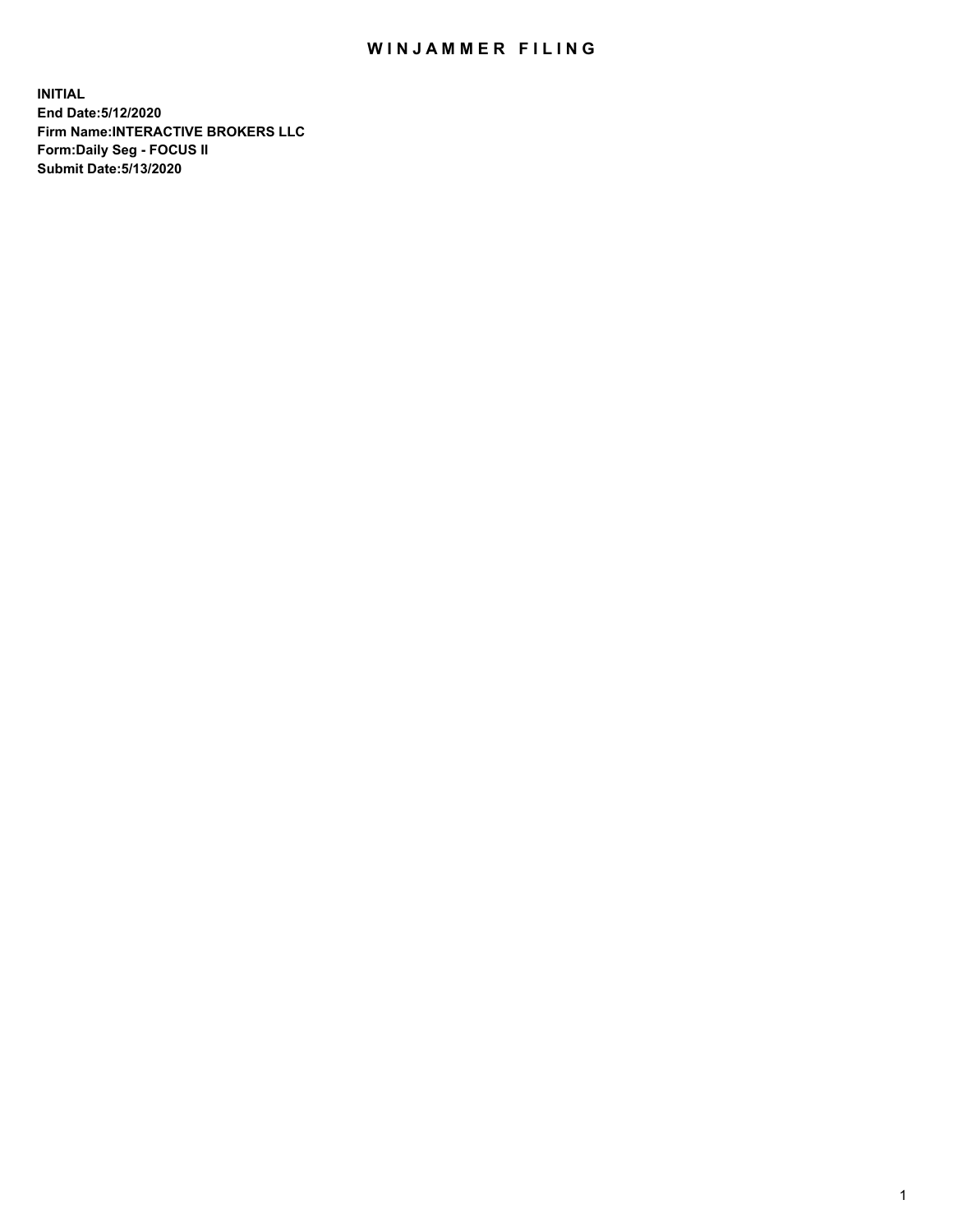**INITIAL End Date:5/12/2020 Firm Name:INTERACTIVE BROKERS LLC Form:Daily Seg - FOCUS II Submit Date:5/13/2020 Daily Segregation - Cover Page**

| Name of Company                                                                                                                                                                                                                                                                                                                | <b>INTERACTIVE BROKERS LLC</b>                                                   |
|--------------------------------------------------------------------------------------------------------------------------------------------------------------------------------------------------------------------------------------------------------------------------------------------------------------------------------|----------------------------------------------------------------------------------|
| <b>Contact Name</b>                                                                                                                                                                                                                                                                                                            | James Menicucci                                                                  |
| <b>Contact Phone Number</b>                                                                                                                                                                                                                                                                                                    | 203-618-8085                                                                     |
| <b>Contact Email Address</b>                                                                                                                                                                                                                                                                                                   | jmenicucci@interactivebrokers.c<br>om                                            |
| FCM's Customer Segregated Funds Residual Interest Target (choose one):<br>a. Minimum dollar amount: ; or<br>b. Minimum percentage of customer segregated funds required:% ; or<br>c. Dollar amount range between: and; or<br>d. Percentage range of customer segregated funds required between:% and%.                         | <u>0</u><br>$\overline{\mathbf{0}}$<br>155,000,000 245,000,000<br>0 <sub>0</sub> |
| FCM's Customer Secured Amount Funds Residual Interest Target (choose one):<br>a. Minimum dollar amount: ; or<br>b. Minimum percentage of customer secured funds required:% ; or<br>c. Dollar amount range between: and; or<br>d. Percentage range of customer secured funds required between:% and%.                           | <u>0</u><br>$\overline{\mathbf{0}}$<br>80,000,000 120,000,000<br>0 <sub>0</sub>  |
| FCM's Cleared Swaps Customer Collateral Residual Interest Target (choose one):<br>a. Minimum dollar amount: ; or<br>b. Minimum percentage of cleared swaps customer collateral required:% ; or<br>c. Dollar amount range between: and; or<br>d. Percentage range of cleared swaps customer collateral required between:% and%. | <u>0</u><br>$\underline{\mathbf{0}}$<br>0 <sub>0</sub><br>0 <sub>0</sub>         |

Attach supporting documents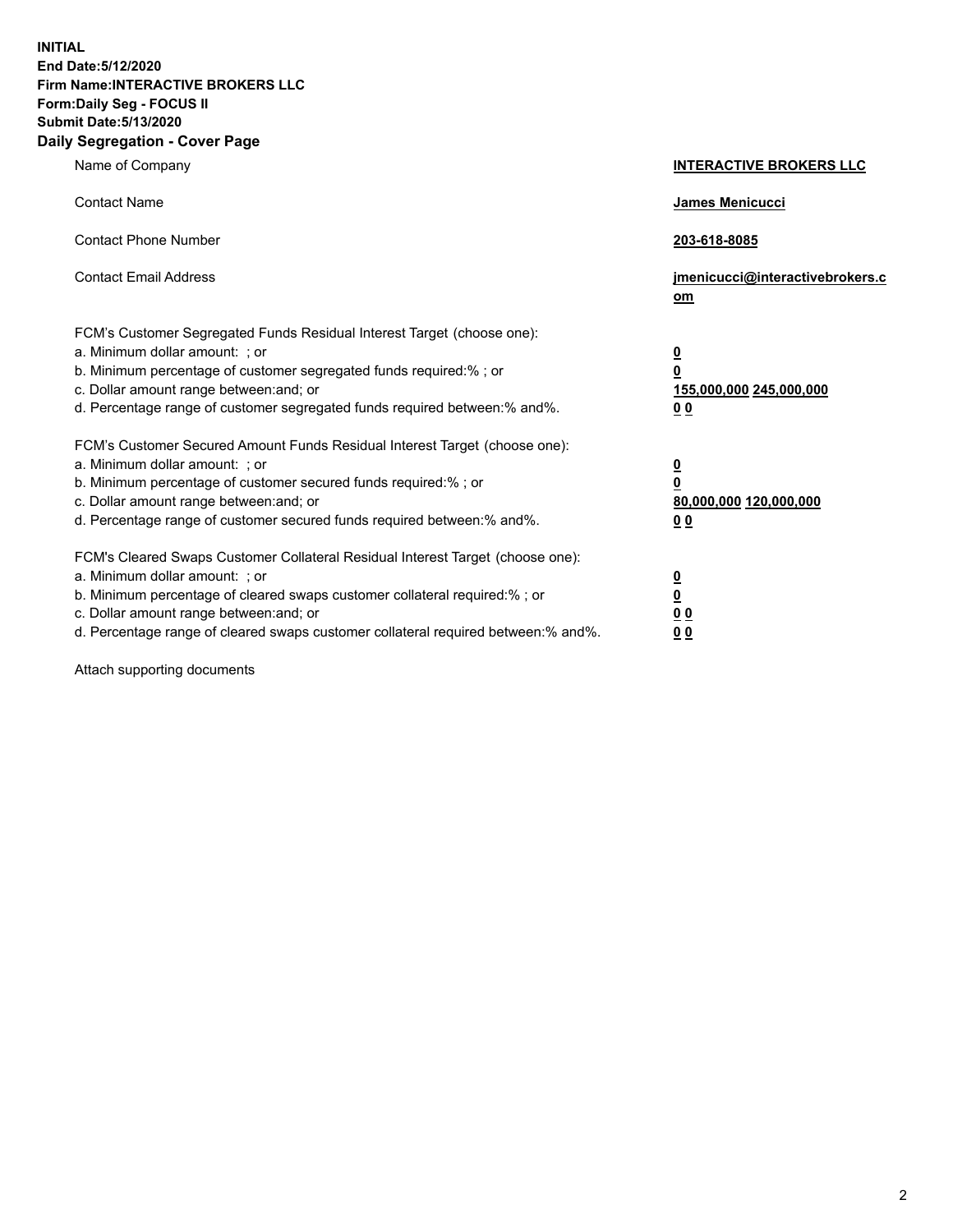**INITIAL End Date:5/12/2020 Firm Name:INTERACTIVE BROKERS LLC Form:Daily Seg - FOCUS II Submit Date:5/13/2020 Daily Segregation - Secured Amounts**

|                | Daily Ocglegation - Occuled Anioants                                                                       |                                                        |
|----------------|------------------------------------------------------------------------------------------------------------|--------------------------------------------------------|
|                | Foreign Futures and Foreign Options Secured Amounts                                                        |                                                        |
|                | Amount required to be set aside pursuant to law, rule or regulation of a foreign                           | $0$ [7305]                                             |
|                | government or a rule of a self-regulatory organization authorized thereunder                               |                                                        |
| 1.             | Net ledger balance - Foreign Futures and Foreign Option Trading - All Customers                            |                                                        |
|                | A. Cash                                                                                                    | 567, 547, 897 [7315]                                   |
|                | B. Securities (at market)                                                                                  | $0$ [7317]                                             |
| 2.             | Net unrealized profit (loss) in open futures contracts traded on a foreign board of trade                  | 538,317 [7325]                                         |
| 3.             | Exchange traded options                                                                                    |                                                        |
|                | a. Market value of open option contracts purchased on a foreign board of trade                             | 70,296 [7335]                                          |
|                | b. Market value of open contracts granted (sold) on a foreign board of trade                               | -178,415 [7337]                                        |
| 4.             | Net equity (deficit) (add lines 1. 2. and 3.)                                                              | 567,978,095 [7345]                                     |
| 5.             | Account liquidating to a deficit and account with a debit balances - gross amount                          | 3,864 [7351]                                           |
|                | Less: amount offset by customer owned securities                                                           | 0 [7352] 3,864 [7354]                                  |
| 6.             | Amount required to be set aside as the secured amount - Net Liquidating Equity                             | 567,981,959 [7355]                                     |
|                | Method (add lines 4 and 5)                                                                                 |                                                        |
| 7.             | Greater of amount required to be set aside pursuant to foreign jurisdiction (above) or line                | 567,981,959 [7360]                                     |
|                | 6.                                                                                                         |                                                        |
|                | FUNDS DEPOSITED IN SEPARATE REGULATION 30.7 ACCOUNTS                                                       |                                                        |
| $\mathbf{1}$ . | Cash in banks                                                                                              |                                                        |
|                | A. Banks located in the United States                                                                      | 93,432,146 [7500]                                      |
|                | B. Other banks qualified under Regulation 30.7                                                             | 0 [7520] 93,432,146 [7530]                             |
| 2.             | Securities                                                                                                 |                                                        |
|                | A. In safekeeping with banks located in the United States                                                  | 479,825,600 [7540]                                     |
|                | B. In safekeeping with other banks qualified under Regulation 30.7                                         | 0 [7560] 479,825,600 [7570]                            |
| 3.             | Equities with registered futures commission merchants                                                      |                                                        |
|                | A. Cash                                                                                                    | $0$ [7580]                                             |
|                | <b>B.</b> Securities                                                                                       | $0$ [7590]                                             |
|                | C. Unrealized gain (loss) on open futures contracts                                                        | $0$ [7600]                                             |
|                | D. Value of long option contracts                                                                          | $Q$ [7610]                                             |
|                | E. Value of short option contracts                                                                         | 0 [7615] 0 [7620]                                      |
| 4.             | Amounts held by clearing organizations of foreign boards of trade                                          |                                                        |
|                | A. Cash                                                                                                    | $0$ [7640]                                             |
|                | <b>B.</b> Securities                                                                                       | $0$ [7650]                                             |
|                | C. Amount due to (from) clearing organization - daily variation                                            | $0$ [7660]                                             |
|                | D. Value of long option contracts                                                                          | $0$ [7670]                                             |
|                | E. Value of short option contracts                                                                         | 0 [7675] 0 [7680]                                      |
| 5.             | Amounts held by members of foreign boards of trade                                                         |                                                        |
|                | A. Cash                                                                                                    | 119,773,805 [7700]                                     |
|                | <b>B.</b> Securities                                                                                       | $0$ [7710]                                             |
|                | C. Unrealized gain (loss) on open futures contracts                                                        | -425,485 [7720]                                        |
|                | D. Value of long option contracts                                                                          | 70,314 [7730]                                          |
|                | E. Value of short option contracts                                                                         | <mark>-178,415</mark> [7735] <u>119,240,219</u> [7740] |
| 6.             | Amounts with other depositories designated by a foreign board of trade                                     | 0 [7760]                                               |
| 7.             | Segregated funds on hand                                                                                   | $0$ [7765]                                             |
| 8.             | Total funds in separate section 30.7 accounts                                                              | 692,497,965 [7770]                                     |
| 9.             | Excess (deficiency) Set Aside for Secured Amount (subtract line 7 Secured Statement<br>Page 1 from Line 8) | 124,516,006 [7380]                                     |
| 10.            | Management Target Amount for Excess funds in separate section 30.7 accounts                                | 80,000,000 [7780]                                      |
| 11.            | Excess (deficiency) funds in separate 30.7 accounts over (under) Management Target                         | 44,516,006 [7785]                                      |
|                |                                                                                                            |                                                        |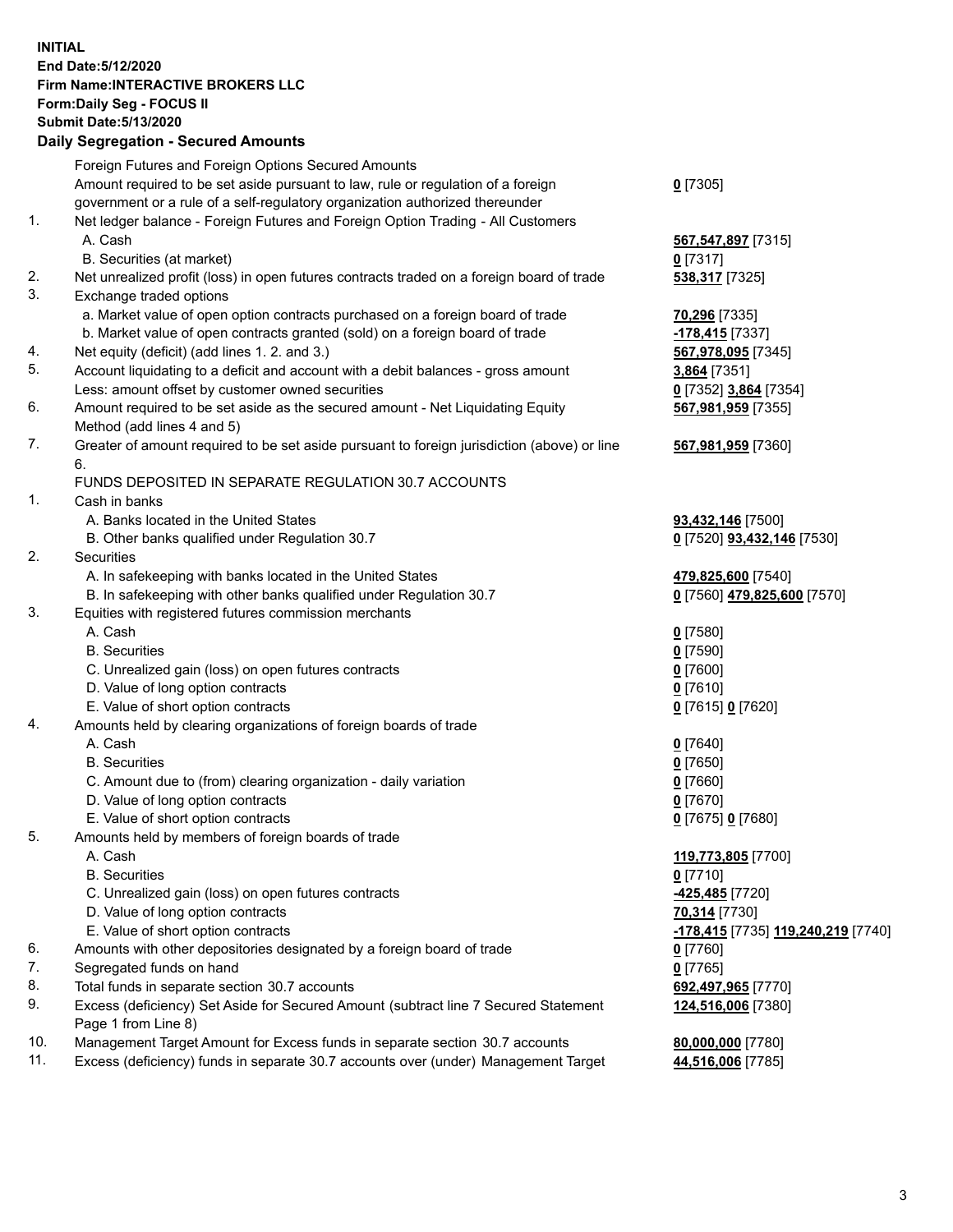**INITIAL End Date:5/12/2020 Firm Name:INTERACTIVE BROKERS LLC Form:Daily Seg - FOCUS II Submit Date:5/13/2020 Daily Segregation - Segregation Statement** SEGREGATION REQUIREMENTS(Section 4d(2) of the CEAct) 1. Net ledger balance A. Cash **5,570,052,590** [7010] B. Securities (at market) **0** [7020] 2. Net unrealized profit (loss) in open futures contracts traded on a contract market **-84,195,458** [7030] 3. Exchange traded options A. Add market value of open option contracts purchased on a contract market **393,000,746** [7032] B. Deduct market value of open option contracts granted (sold) on a contract market **-337,500,581** [7033] 4. Net equity (deficit) (add lines 1, 2 and 3) **5,541,357,297** [7040] 5. Accounts liquidating to a deficit and accounts with debit balances - gross amount **79,447,353** [7045] Less: amount offset by customer securities **0** [7047] **79,447,353** [7050] 6. Amount required to be segregated (add lines 4 and 5) **5,620,804,650** [7060] FUNDS IN SEGREGATED ACCOUNTS 7. Deposited in segregated funds bank accounts A. Cash **1,582,293,906** [7070] B. Securities representing investments of customers' funds (at market) **2,525,592,920** [7080] C. Securities held for particular customers or option customers in lieu of cash (at market) **0** [7090] 8. Margins on deposit with derivatives clearing organizations of contract markets A. Cash **504,125,138** [7100] B. Securities representing investments of customers' funds (at market) **1,467,592,279** [7110] C. Securities held for particular customers or option customers in lieu of cash (at market) **0** [7120] 9. Net settlement from (to) derivatives clearing organizations of contract markets **83,413,974** [7130] 10. Exchange traded options A. Value of open long option contracts **392,555,707** [7132] B. Value of open short option contracts **-337,222,957** [7133] 11. Net equities with other FCMs A. Net liquidating equity **0** [7140] B. Securities representing investments of customers' funds (at market) **0** [7160] C. Securities held for particular customers or option customers in lieu of cash (at market) **0** [7170] 12. Segregated funds on hand **0** [7150] 13. Total amount in segregation (add lines 7 through 12) **6,218,350,967** [7180] 14. Excess (deficiency) funds in segregation (subtract line 6 from line 13) **597,546,317** [7190] 15. Management Target Amount for Excess funds in segregation **155,000,000** [7194] 16. Excess (deficiency) funds in segregation over (under) Management Target Amount Excess **442,546,317** [7198]